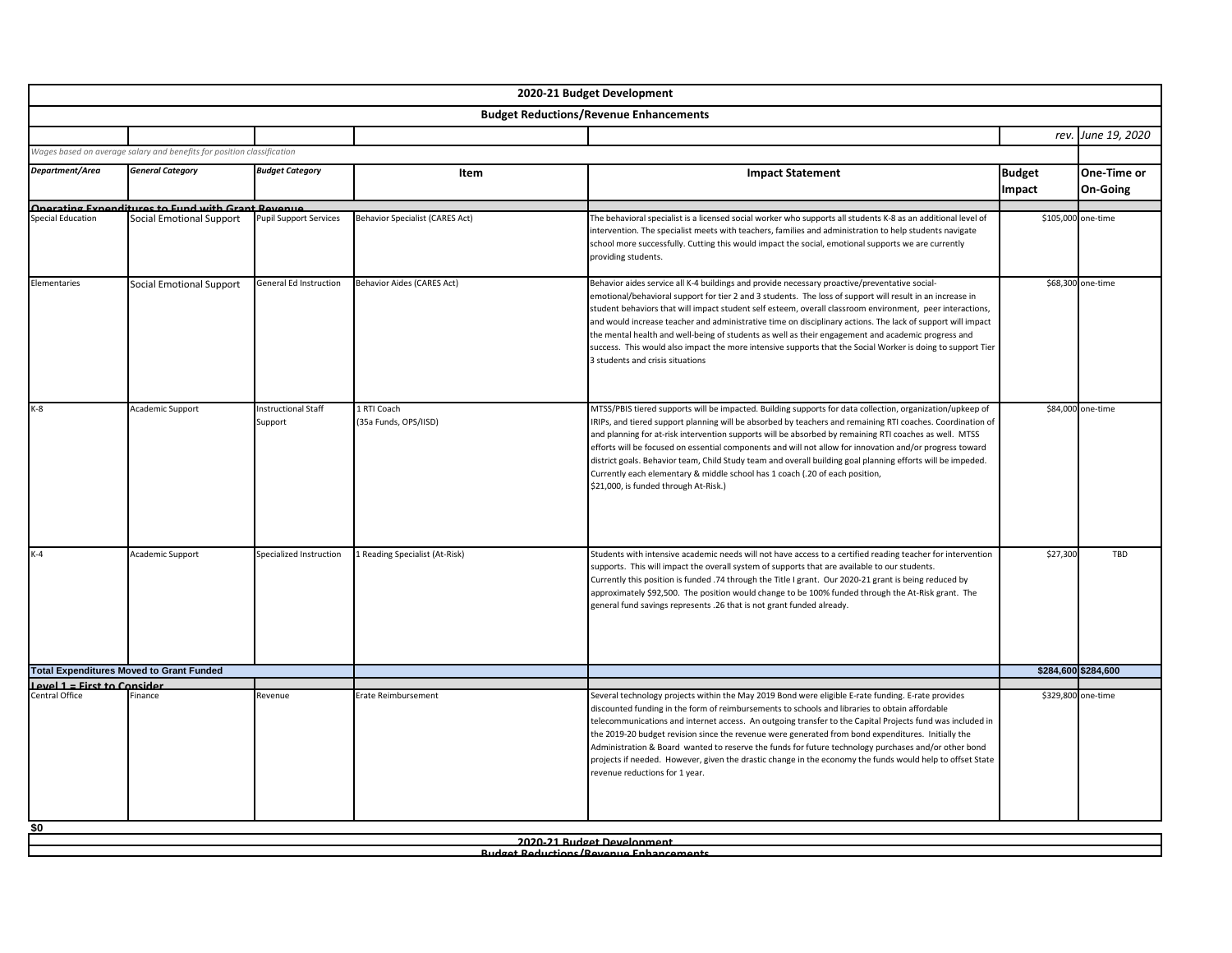|                    |                                                                        |                             |                                                                                |                                                                                                                                                                                                                                                                                                                                                                                                                                                                                                                                                                                 | rev.                    | June 19, 2020           |
|--------------------|------------------------------------------------------------------------|-----------------------------|--------------------------------------------------------------------------------|---------------------------------------------------------------------------------------------------------------------------------------------------------------------------------------------------------------------------------------------------------------------------------------------------------------------------------------------------------------------------------------------------------------------------------------------------------------------------------------------------------------------------------------------------------------------------------|-------------------------|-------------------------|
|                    | Wages based on average salary and benefits for position classification |                             |                                                                                |                                                                                                                                                                                                                                                                                                                                                                                                                                                                                                                                                                                 |                         |                         |
| Department/Area    | <b>General Category</b>                                                | <b>Budget Category</b>      | Item                                                                           | <b>Impact Statement</b>                                                                                                                                                                                                                                                                                                                                                                                                                                                                                                                                                         | <b>Budget</b>           | One-Time or             |
|                    | Onerating Expenditures to Eund with Grant Revenue                      |                             |                                                                                |                                                                                                                                                                                                                                                                                                                                                                                                                                                                                                                                                                                 |                         |                         |
| Central Office     | Finance                                                                | Revenue                     | Sale of Technology Devices                                                     | The District received payment for the sale of technology devices in 2019-20. These funds were being<br>recorded in the capital projects fund initially to reserve the funds for future technology purchases and/or<br>other bond projects as needed. However, given the drastic change in the economy the funds would help to<br>offset State revenue reductions for 1 year.                                                                                                                                                                                                    | \$134,100               | one-time                |
| Central Office     | Finance                                                                | Revenue                     | Recognize Deferred Tax Revenue                                                 | Property tax revenue was deferred numerous years ago for potential future property tax valuation<br>adjustments. Reviews of property tax collections, adjustments and repayments for the last several years<br>would indicate this deferral is no longer needed and could be recognized.                                                                                                                                                                                                                                                                                        | \$152,900               | one-time                |
| $K-8$              | <b>Instructional Materials</b>                                         | General Ed Instruction      | Reduce K-8 New Textbook Budget                                                 | Several years ago we changed the accounting recognition for most K-8 textbook adoptions so that<br>expenses related to adoptions with licenses are spread over the license life. We are able to adopt the 5-6<br>ELA proposal for 2020-21 and reduce the annual budget for 1 year by \$50,000 and able to meet annual<br>expenditure needs.<br>If we delayed the adoption for 1 year, until 2021-22, we would be able to reduce the 2020-21 budget by an<br>additional \$30,000.                                                                                                | \$50,000                | one-time                |
| <b>High School</b> | <b>Instructional Materials</b>                                         | General Ed Instruction      | 9-12 New Textbook Budget                                                       | High School is able to implement all items proposed if they expend the Gizmo's over the 7 year life of the<br>license. By doing that we are able to reduce the High School budget by \$14,400 and still meet the needs<br>identified for adoption this year, continuing our goal of catching up on prior delayed adoptions due to past<br>budgetary considerations.                                                                                                                                                                                                             | \$14,400                | one-time                |
| Central Office     | Administrative                                                         | Central Office              | Not replace Asst Superintendent for Human Resources<br>administrative position | Responsibilities of the Assistant Superintendent position, some of which include oversight of secondary<br>administrators, staffing, hiring, payroll and benefits administration, negotiations, employee discipline, and<br>policy administration will be shared between a realigned central office team. The realignment of duties<br>may impact other job functions, response times, projects and support for building principals, directors and<br>central/business office staff.<br>2020-21, asst supt retiring July 31 therefore add'l savings will be realized in 2021-22 | \$153,200               | on-going                |
| Operations         | Operations support                                                     | Operations &<br>Maintenance | Capital Outlay                                                                 | Would not purchase any large equipment and would have to make do with the existing equipment. Risk of<br>unforeseen equipment failure and resulting expense.                                                                                                                                                                                                                                                                                                                                                                                                                    | \$20,000                | one-time                |
| Operations         | Operations support                                                     | Operations &<br>Maintenance | Eliminate Lead Custodian at Kinawa (retirement in<br>department)               | Currently works 11am-7:30pm. Covers lunch and cleanup, night activity set up, cleans main office. Would<br>use day maintenance person to cover lunch and schedule activity setups. This will result in reduced time for<br>building maintenance and work requests. More difficult to cover staff absences (only one OPS staff left, no<br>back up) Hi Tec would have to clean the main office (added expense).                                                                                                                                                                  | \$73,000                | on-going                |
| Operations         | Operations support                                                     | Operations &<br>Maintenance | Reduce Hi-Tec additional assistance for grounds<br>maintenance at Chippewa.    | Currently Chippewa, Central and High School have grounds maintenance performed by Hi-Tec staff at an<br>additional hourly cost. Chippewa grounds maintenance can be eliminated with the work being absorbed by<br>Okemos operations and maintenance staff.                                                                                                                                                                                                                                                                                                                      | \$14,600                | on-going                |
|                    |                                                                        |                             |                                                                                | 2020-21 Rudget Development                                                                                                                                                                                                                                                                                                                                                                                                                                                                                                                                                      |                         |                         |
|                    |                                                                        |                             |                                                                                | <b>Rudget Reductions/Revenue Enhancements</b>                                                                                                                                                                                                                                                                                                                                                                                                                                                                                                                                   |                         |                         |
|                    | Wages based on average salary and benefits for position classification |                             |                                                                                |                                                                                                                                                                                                                                                                                                                                                                                                                                                                                                                                                                                 | rev.                    | June 19, 2020           |
| Department/Area    | <b>General Category</b>                                                | <b>Budget Category</b>      | Item                                                                           | <b>Impact Statement</b>                                                                                                                                                                                                                                                                                                                                                                                                                                                                                                                                                         | <b>Budget</b><br>Impact | One-Time or<br>On-Going |
|                    | Onerating Exnenditures to Fund with Grant Revenue                      |                             |                                                                                |                                                                                                                                                                                                                                                                                                                                                                                                                                                                                                                                                                                 |                         |                         |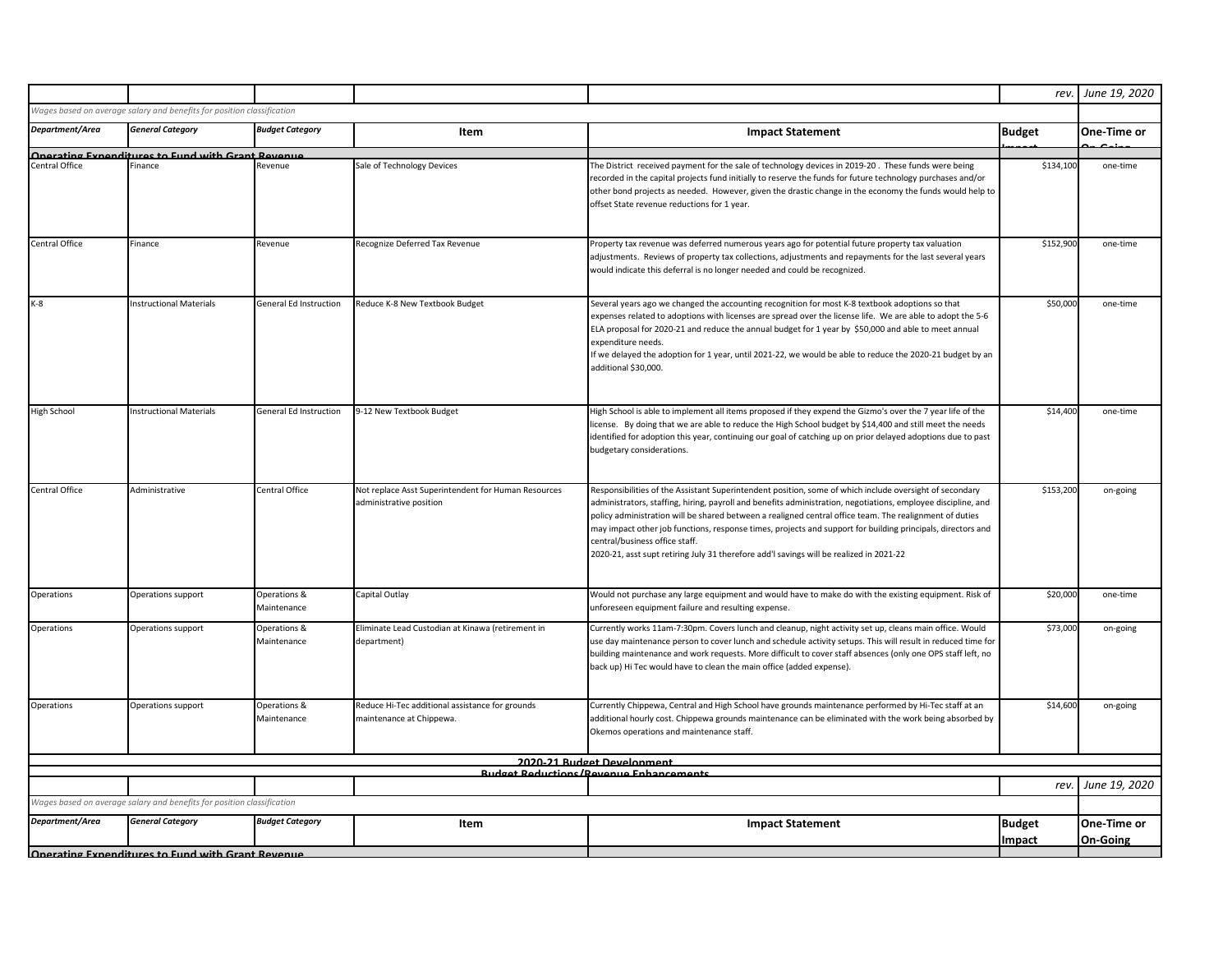| Technology                 | Technology support                                                     | Central Office                        | Technology Staff Opening, 1 Desktop Technician                                                  | 2 staff technology positions are open currently in addition the Director of Technology. Administration<br>would like to postpone hiring one of the positions for 1- year while a Director of Technology is hired and the<br>staff position can be evaluated further. Technicians support infrastructure and problem solving technology<br>issues throughout the district. Would increase response times which impact students and staff at the<br>building level.                                                                                                                                                                                                                                                           | \$70,000      | TBD           |
|----------------------------|------------------------------------------------------------------------|---------------------------------------|-------------------------------------------------------------------------------------------------|-----------------------------------------------------------------------------------------------------------------------------------------------------------------------------------------------------------------------------------------------------------------------------------------------------------------------------------------------------------------------------------------------------------------------------------------------------------------------------------------------------------------------------------------------------------------------------------------------------------------------------------------------------------------------------------------------------------------------------|---------------|---------------|
| Transportation             | Transportation support                                                 | Transportation                        | Reduction in Mechanic Hours by 2.5                                                              | This position assists the Lead Fleet mechanic with preventative maintenance tasks including; bus seat<br>repair, oil changes, bus washing, etc. This position also aids in the process of archiving bus videos for<br>building administrators along with law enforcement when motorists illegally pass our school busses.<br>Timeliness of tasks would be impacted.                                                                                                                                                                                                                                                                                                                                                         | \$10,500      | on-going      |
| <b>Community Education</b> | Extra Curriculuar                                                      | <b>Community Education</b>            | Reduce Recreation Supervisor role to a stipended position<br>for T-Ball and Basketball seasons. | Currently T-Ball and Basketball are Community Eds only two sports offered. With this position eliminated,<br>Community Education would instead pay a stipend to a person twice a year to create the teams and<br>supervise the activities.                                                                                                                                                                                                                                                                                                                                                                                                                                                                                  | \$17,200      | on-going      |
| <b>Community Education</b> | <b>Instructional Materials</b>                                         | <b>Community Education</b>            | Reduced supply budgets                                                                          | Supply budget for instructional and non instructional supplies has been \$1200 per classroom. A reduction in<br>half would assume a supply budget of \$500-\$600 per year per classroom.                                                                                                                                                                                                                                                                                                                                                                                                                                                                                                                                    | \$9,000       | on-going      |
| <b>Community Education</b> | Extra Curriculuar                                                      | <b>Community Education</b>            | Eliminate field trips                                                                           | School age takes field trips three times a week during the summer and over some break days during the<br>school year. Preschool takes 2 or 3 off site field trips during the year and brings in guest speakers or<br>activities from outside vendors for the children to experience at Edgewood (such as Preuss Pets or<br>Happendance studio). Savings generated from transportation costs, staffing, field trip fees, etc. Trips could<br>be funded by passing along all costs to families like is done in other areas of the district.                                                                                                                                                                                   | \$19,000      | on-going      |
| <b>Community Education</b> | Administrative                                                         | <b>Community Education</b>            | Increase program ratios to State maximums                                                       | OKC has a history of maintaining a higher quality program by lowering our staff to student ratio. While this<br>may be a selling point to families we need to be consistent with how we operate our K-12 classrooms at<br>maximums.<br>Infants run at 1:3, licensing is 1:4. 3 year olds run at 1:8 whereas licensing rules are 1:<br>10. 4 year olds run at 1:8 whereas licensing is 1:12. School age runs at 1:15 whereas licensing is 1:18<br>GSRP rules dictate that ratios be held at 1:8 for that classroom. Running tuition programs at higher ratios<br>would create an obvious inequality between GSRP and Tuition programs.                                                                                       | \$50,000      | on-going      |
| <b>All Buildings</b>       | Extra Curriculuar                                                      | <b>Pupil Support Services</b>         | Eliminate Club Funding Elementaries = 2/building Middle<br>Schools = 3/building High School = 9 | Optional after school clubs would not be offered for students unless another funding source is found (ex.<br>PTO or OEF)                                                                                                                                                                                                                                                                                                                                                                                                                                                                                                                                                                                                    | \$27,025      | on-going      |
| <b>All Buildings</b>       | Program planning                                                       | <b>Instructional Staff</b><br>Support | Reduce school improvement budgets by 75%                                                        | Building and district planning for improvement would be impacted, with some remaining funds to allow for<br>some support for school improvement goals. Would decrease professional development, substitute costs<br>for school improvement initiatives.                                                                                                                                                                                                                                                                                                                                                                                                                                                                     | \$32,285      | on-going      |
|                            |                                                                        |                                       |                                                                                                 | 2020-21 Rudget Development<br><b>Budget Reductions/Revenue Enhancements</b>                                                                                                                                                                                                                                                                                                                                                                                                                                                                                                                                                                                                                                                 |               |               |
|                            |                                                                        |                                       |                                                                                                 |                                                                                                                                                                                                                                                                                                                                                                                                                                                                                                                                                                                                                                                                                                                             | rev.          | June 19, 2020 |
|                            | Wages based on average salary and benefits for position classification |                                       |                                                                                                 |                                                                                                                                                                                                                                                                                                                                                                                                                                                                                                                                                                                                                                                                                                                             |               |               |
| Department/Area            | <b>General Category</b>                                                | <b>Budget Category</b>                | Item                                                                                            | <b>Impact Statement</b>                                                                                                                                                                                                                                                                                                                                                                                                                                                                                                                                                                                                                                                                                                     | <b>Budget</b> | One-Time or   |
|                            |                                                                        |                                       |                                                                                                 |                                                                                                                                                                                                                                                                                                                                                                                                                                                                                                                                                                                                                                                                                                                             | Impact        | On-Going      |
| <b>All Buildings</b>       | Onerating Exnenditures to Fund with Grant Revenue<br>Substitutes       | General Ed Instruction                | Reduce Building Substitutes from 5 to 3 K-4 = 1<br>$5 - 12 = 2$                                 | Negative impact on ability to respond to personal/health needs of staff. Additionally, there could/would be<br>instructional implications for students of absent teacher should other staff have to cover for the absence.<br>Staff who cover the absent teacher may also incur negative implications by adding more students to their<br>classrooms and/or not being able to instruct their students, depending on what staff cover the absence. Ex<br>If a specialist covers the absence or a Support Staff Member covers the absence (ELL, Coach). Need for subs<br>may increase with COVID and ability to combine classrooms to cover rooms without subs may not be<br>possible.<br>Current: 2 Elem. 1 KMS. 1 CMS. 1 HS | \$22,980      | on-going      |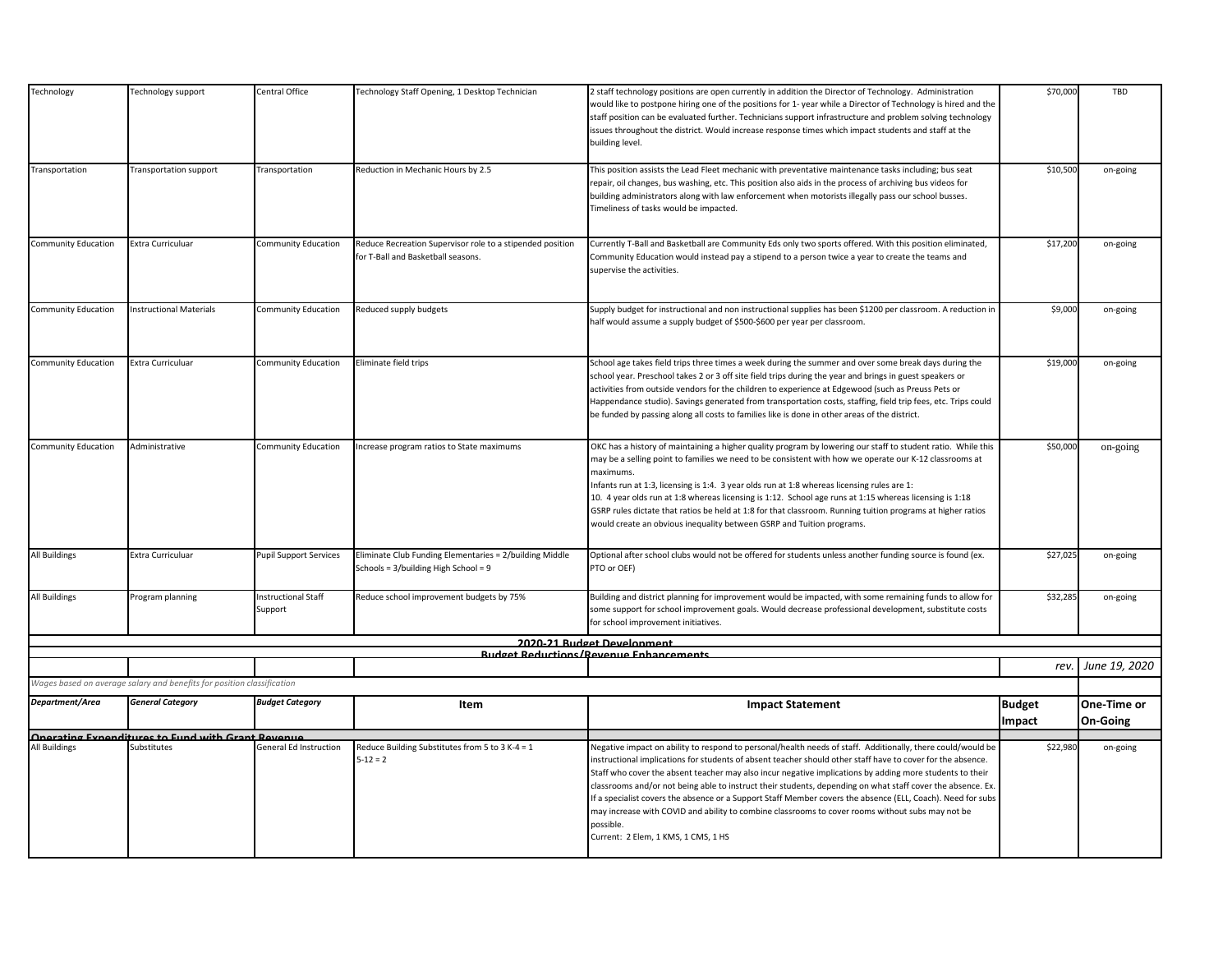| All Buildings        | Instructional support                                                                                 | <b>General Ed Instruction</b>            | Eliminate subs for meetings/events during the day (ie;<br>district/school initiated PD, committee work, transition<br>meetings, art staff subs during Fine Arts Festival, music subs<br>for music field trips, K Round Up, etc.) | Would need to hold meetings after school which is often not possible and would slow work on<br>improvement goals and district initiatives. Would impact the ability to have coordinated, high quality<br>events that serve our families and impact teacher involvement in them, such as K Round Up, music events,<br><b>Fine Arts</b>                                                                                                                                                                                                                                     | \$79,000                | on-going                |
|----------------------|-------------------------------------------------------------------------------------------------------|------------------------------------------|----------------------------------------------------------------------------------------------------------------------------------------------------------------------------------------------------------------------------------|---------------------------------------------------------------------------------------------------------------------------------------------------------------------------------------------------------------------------------------------------------------------------------------------------------------------------------------------------------------------------------------------------------------------------------------------------------------------------------------------------------------------------------------------------------------------------|-------------------------|-------------------------|
| $K-8$                | Instructional Materials                                                                               | General Ed Instruction                   | Reduce instructional supplies/materials budgets to the 2017-<br>18 per pupil allocation                                                                                                                                          | There would be limited money to support classroom purchases/supports. Staff would be spending more<br>out of pocket money and/or certain materials would not be available.                                                                                                                                                                                                                                                                                                                                                                                                | \$26,230                | on-going                |
| <b>All Buildings</b> | Technology support                                                                                    | <b>Instructional Staff</b><br>Support    | Eliminate .50 Technology Coordinator                                                                                                                                                                                             | Currently K-6 has a 1.0 shared technology coordinator and CMS has<br>.50. The high school receives assistance as needed. We are proposing to move to 1 shared K-12<br>technology coordinator. Implications of technology assistance and problem solving may require reliance on<br>the District technology department.<br>Remaining tech coordinator is approximately 50% funded by the Title II grant. Response times and support<br>for students and staff would increase.                                                                                              | \$52,500                | on-going                |
| <b>All Buildings</b> | Academic Support                                                                                      | <b>Instructional Staff</b><br>Support    | Reduce Gifted & Talented Coordinator by .50 (position open<br>due to retirement)                                                                                                                                                 | Currently K-6 has a 1.0 shared G&T coordinator and 7-8 has a .50 shared G&T coordinator. We are<br>proposing to move to 1 K-12 coordinator. Some duties may need to be absorbed by administration,<br>counselors or RTI Coaches. Would impact support for our gifted students and families, coordination of<br>opportunities to support them, professional development for staff and increase response times.                                                                                                                                                             | \$52,500                | on-going                |
| <b>All Buildings</b> | Instructional support                                                                                 | <b>Instructional Staff</b><br>Support    | Reduce Reproductive Health Coordinator role due to<br>retirement in current staff                                                                                                                                                | Coordinator will continue to do committee work whereas instructional duties will be absorbed by building<br>staff. Would eliminate co-teaching with supervisor to support teachers in delivery of consistent program.                                                                                                                                                                                                                                                                                                                                                     | \$16,600                | on-going                |
| <b>High School</b>   | Program planning                                                                                      | <b>School Building</b><br>Administration | No longer participate in AdvancED                                                                                                                                                                                                | OHS school improvement can continue to take place at the building level and reported to the MDE. No<br>other building in our district uses AdvancED as their accreditation source. Our school and district already<br>have a strong reputation and are all accredited by the State now and submit improvement plans to the<br>State.<br>AdvancED goes above and beyond this - with both staff time and money. OHS has considered "doing away"<br>with this several times over the past few years and timing makes sense. Could always rejoin in the future if<br>desired. | \$16,900                | on-going                |
| <b>High School</b>   | Social Emotional Support                                                                              | <b>School Building</b><br>Administration | Eliminate OSAP committee                                                                                                                                                                                                         | 7-12 administration and staff will absorb this work into other district initiatives, health classes and news and<br>notes to families, community resources and activities/events.                                                                                                                                                                                                                                                                                                                                                                                         | \$3,000                 | on-going                |
|                      |                                                                                                       |                                          |                                                                                                                                                                                                                                  | 2020-21 Rudget Development                                                                                                                                                                                                                                                                                                                                                                                                                                                                                                                                                |                         |                         |
|                      |                                                                                                       |                                          |                                                                                                                                                                                                                                  | <b>Rudget Reductions/Revenue Enhancements</b>                                                                                                                                                                                                                                                                                                                                                                                                                                                                                                                             |                         |                         |
|                      | Wages based on average salary and benefits for position classification                                |                                          |                                                                                                                                                                                                                                  |                                                                                                                                                                                                                                                                                                                                                                                                                                                                                                                                                                           | rev.                    | June 19, 2020           |
| Department/Area      | <b>General Category</b>                                                                               | <b>Budget Category</b>                   | Item                                                                                                                                                                                                                             | <b>Impact Statement</b>                                                                                                                                                                                                                                                                                                                                                                                                                                                                                                                                                   | <b>Budget</b><br>Impact | One-Time or<br>On-Going |
|                      | <b>Operating Expenditures to Fund with Grant Revenue</b><br>K-12 <b>Administrative</b> School Buildir |                                          |                                                                                                                                                                                                                                  |                                                                                                                                                                                                                                                                                                                                                                                                                                                                                                                                                                           |                         |                         |
|                      |                                                                                                       | <b>School Building</b><br>Administration | Reduce paper mailings                                                                                                                                                                                                            | Decrease mailings and utilize email, PowerSchool, website, etc. for back to school packets, report cards,<br>flyers, communications home, etc. Cuts to technology may impact timeliness of implementation.<br>Savings may be more depending on need for any technology work needed to move away from paper on a<br>more consistent basis.                                                                                                                                                                                                                                 | \$4,000                 | on-going                |
| <b>High School</b>   | Academic Support                                                                                      | General Ed Instruction                   | Cut zero hour options for Health and PE                                                                                                                                                                                          | Eliminates before school option for OHS students. The students who take zero hour get 7 classes per day.<br>All other OHS students get 6 classes per day. Transportation was not provided so equity issues existed with<br>offering. Teacher is paid a stipend and often goes 6/5 because of this. Students will have options to opt out<br>of PE and take health at another time or through 21f during their high school career.                                                                                                                                         | \$56,000                | on-going                |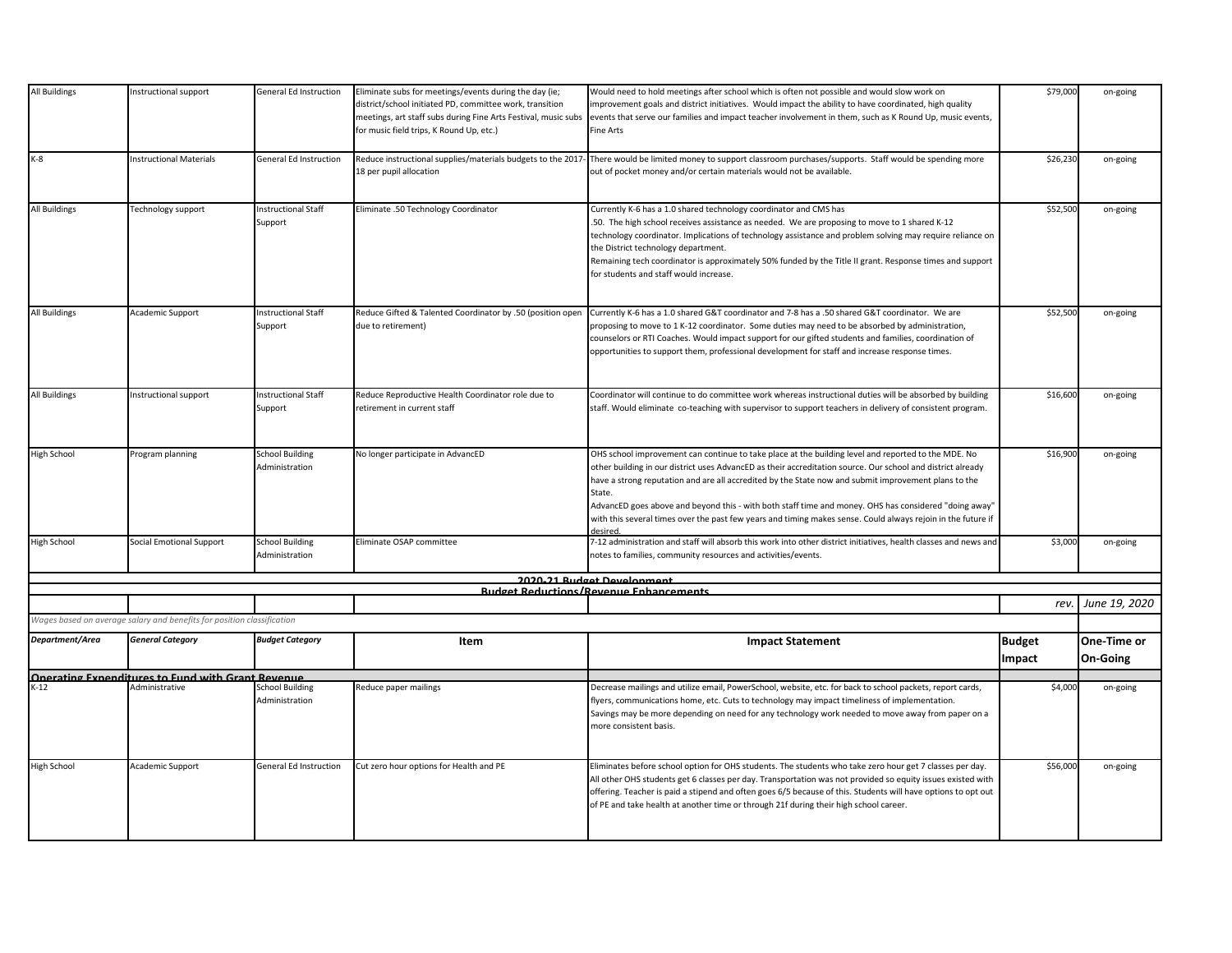| <b>High School</b>         | Academic Support                                                       | Revenue                                  | Raise Summer Credit Recovery Program fees by<br>\$50/course         | Currently the cost/course is \$100 (reduced if eligible for free/reduced lunch). \$25 if reimbursed to family if<br>student completes the course. The annual revenue of approximately \$9,000 does not cover the cost staff<br>time (approx. \$10-\$12,000) or edgenuity licenses (approx. \$17-\$19,000).                                                                                | \$5,200                 | on-going                |
|----------------------------|------------------------------------------------------------------------|------------------------------------------|---------------------------------------------------------------------|-------------------------------------------------------------------------------------------------------------------------------------------------------------------------------------------------------------------------------------------------------------------------------------------------------------------------------------------------------------------------------------------|-------------------------|-------------------------|
| <b>High School</b>         | Administrative                                                         | <b>School Building</b><br>Administration | Reduce administrative assistant by .50hr/day & overtime             | Reduce main office hours (have open for students and families from 7:30-3:00 and staff stays until 3:30pm<br>to get caught up. OHS does not get a lot of traffic after 3: 15pm and right now the office is open until 4pm.                                                                                                                                                                | \$4,700                 | on-going                |
| Athletics                  | Extra Curriculuar                                                      | Athletics                                | Eliminate Police at home athletic contests                          | Other schools are able to get help they need without employing 4 officers at every Friday night game. We<br>can call if needed, and they can swing by on their patrols, since there are people around. That is a more<br>typical model but reduces presence and increased need for parent/guardian supervision at events to<br>monitor students.                                          | \$5,400                 | on-going                |
| Athletics                  | <b>Extra Curriculuar</b>                                               | Athletics                                | Eliminate Sport if Minimum Participation Level is not met           | A minimum participation level will be established for each sport at Chippewa and at the High School. If<br>minimum participation is not met, the sport will not be funded by the District. Will reduce number of<br>offerings for students based on participation levels and impact lower participation sports or offerings. May<br>save up to \$25,000.                                  | Ś٢                      | on-going                |
| Athletics                  | <b>Extra Curriculuar</b>                                               | Athletics                                | <b>Athletic Department Marketing</b>                                | Consensus from coaches is that athletic fundraisers are preferable to budget cuts, and allow us to meet<br>community expectations for competitive teams and equity in athletics. May make less if sports are cut and<br>coaches are reduced.                                                                                                                                              | \$0                     | TBD                     |
| Athletics                  | Extra Curriculuar                                                      | Athletics                                | Eliminate 9th Grade Football, reduce number of assistant<br>coaches | Have not fielded 9th grade football team in 2 years, would potentially impact the level of coaching and skill<br>development as well as supervision of students.                                                                                                                                                                                                                          | \$56,500                | ongoing                 |
|                            |                                                                        |                                          |                                                                     | 2020-21 Rudget Development                                                                                                                                                                                                                                                                                                                                                                |                         |                         |
|                            |                                                                        |                                          |                                                                     | <b>Budget Reductions/Revenue Enhancements</b>                                                                                                                                                                                                                                                                                                                                             | rev.                    | June 19, 2020           |
|                            | Wages based on average salary and benefits for position classification |                                          |                                                                     |                                                                                                                                                                                                                                                                                                                                                                                           |                         |                         |
| Department/Area            | <b>General Category</b>                                                | <b>Budget Category</b>                   | Item                                                                | <b>Impact Statement</b>                                                                                                                                                                                                                                                                                                                                                                   | <b>Budget</b><br>Impact | One-Time or<br>On-Going |
|                            | <b>Operating Expenditures to Fund with Grant Revenue</b>               |                                          |                                                                     |                                                                                                                                                                                                                                                                                                                                                                                           |                         |                         |
| <b>Community Education</b> | Program planning                                                       | <b>Community Education</b>               | Eliminate Assistant Teacher planning time                           | Currently Assistant Lead Teachers get one hour per day of planning time out of the classroom. This could be<br>eliminated to allow for more time on the floor to be in ratio.                                                                                                                                                                                                             | \$15,500                | on-going                |
| High School                | Academic Support                                                       | <b>General Ed Instruction</b>            | Eliminate co-teaching (in Studies in US History)                    | Our most at-risk students have support of a highly qualified ELA teacher in their Studies in US class. By<br>removing this support/intervention, we are able to reduce 3 sections of ELA which otherwise would have<br>caused us to add sections at OHS. (If this is not enacted, 3 sections of teaching time will need to be added to<br>the High School budget, at a cost of \$63,000.) | Ś٢                      | on-going                |
| <b>Community Education</b> | Program planning                                                       | <b>Community Education</b>               | Reduce Lead Teacher planning time                                   | Currently Lead Teachers get 2 hours of planning time per day or 10 hours per week. This could be reduced<br>to 8 hours per week to allow for more time on the floor in ratio.                                                                                                                                                                                                             | \$7,150                 | on-going                |
| <b>High School</b>         | <b>Instructional Materials</b>                                         | General Ed Instruction                   | 9-12 New Textbook Budget                                            | In addition to the expense reduction in Level 1, German IV/AP could be delayed by one year, however they<br>would need to be adopted in the following year.                                                                                                                                                                                                                               | \$3,027                 | one-time                |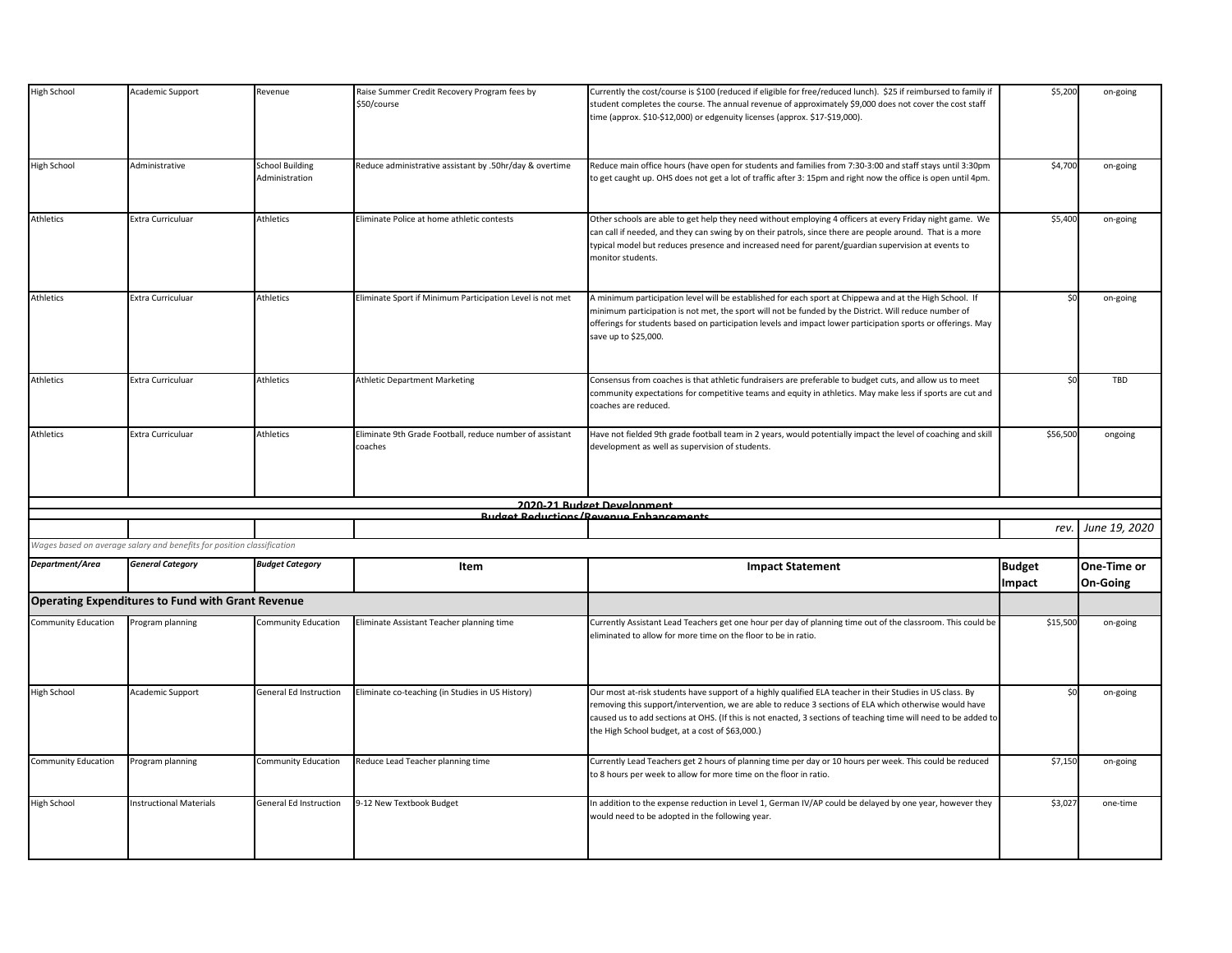| Athletics                                | Extra Curriculuar                                                                              | Revenue                        | Raise athletic fees                                                                        | Okemos began charging athletic fees in 2003-04, and raised rates when the district was cutting programs<br>due to decreased enrollments to avoid impact on athletics and other programs.<br>Families are eligible for reduced or waived fee. In 2019-20 Okemos reduced athletic fees for the first time<br>since they were implemented. Concerns with our rates were that they were amongst the highest in the<br>area/State as well as equity issues for students and families.<br>Okemos athletic fee history: 2003-04 MS at \$50/HS at \$100 2008-09 MS at \$100/HS at \$175<br>2009-10 MS at \$125/HS at \$200<br>2010-11 MS at \$200/HS at \$300<br>20011-12 MS at \$260/HS at \$360<br>2019-20 MS at \$208/HS at \$288<br>Athletic fees annual contributions to budget = \$160,000<br>Okemos per student fees are higher than Haslett, Holt, East Lansing and Mason:<br>Middle school range: \$100-\$160 | \$40,000      | on-going      |
|------------------------------------------|------------------------------------------------------------------------------------------------|--------------------------------|--------------------------------------------------------------------------------------------|----------------------------------------------------------------------------------------------------------------------------------------------------------------------------------------------------------------------------------------------------------------------------------------------------------------------------------------------------------------------------------------------------------------------------------------------------------------------------------------------------------------------------------------------------------------------------------------------------------------------------------------------------------------------------------------------------------------------------------------------------------------------------------------------------------------------------------------------------------------------------------------------------------------|---------------|---------------|
| $7 - 12$                                 | Extra Curriculuar                                                                              | Revenue                        | Reinstate particiaption fees for extracurricular participation<br>(drama, musical, others) | Would reinstate the dees that were removed with the lowering of the athetlic for the 19-20 school year to<br>impact those participating in drama or other identified after school activities.                                                                                                                                                                                                                                                                                                                                                                                                                                                                                                                                                                                                                                                                                                                  | \$10,000      | on-going      |
| <b>Community Education</b>               | Administrative                                                                                 | Community Education            | Reduce office clerk hours by 2 hours per day                                               | We could reduce our Office Clerk position by 2 hour per day with minimal impact on daily operations. Could<br>impact sick child help, temperature screenings upon entry, buzzer delay, customer service. Community<br>education has more office staffing than elementary buildings and sees this as less impactful on the day to<br>day of children than other deeper planning cuts.                                                                                                                                                                                                                                                                                                                                                                                                                                                                                                                           | \$8,000       |               |
|                                          |                                                                                                |                                |                                                                                            | 2020-21 Rudget Development                                                                                                                                                                                                                                                                                                                                                                                                                                                                                                                                                                                                                                                                                                                                                                                                                                                                                     |               |               |
|                                          |                                                                                                |                                |                                                                                            | <b>Rudget Reductions/Revenue Enhancements</b>                                                                                                                                                                                                                                                                                                                                                                                                                                                                                                                                                                                                                                                                                                                                                                                                                                                                  | rev.          | June 19, 2020 |
|                                          | Wages based on average salary and benefits for position classification                         |                                |                                                                                            |                                                                                                                                                                                                                                                                                                                                                                                                                                                                                                                                                                                                                                                                                                                                                                                                                                                                                                                |               |               |
| Department/Area                          | <b>General Category</b>                                                                        | <b>Budget Category</b>         | Item                                                                                       | <b>Impact Statement</b>                                                                                                                                                                                                                                                                                                                                                                                                                                                                                                                                                                                                                                                                                                                                                                                                                                                                                        | <b>Budget</b> | One-Time or   |
|                                          | <b>Contract in the Separate Server Server Advenue</b><br>K-12 <b>Library support Exercises</b> | Instructional Staff<br>Support | Reduce LMC specialist/clerk hours by 2 hrs/day                                             | Negative impact on ability to respond to personal/health needs of staff. Additionally, there could/would be<br>instructional implications for students of absent teacher should other staff have to cover for the absence.<br>Staff who cover the absent teacher may also incur negative implications by adding more students to their<br>classrooms and/or not being able to instruct their students, depending on what staff cover the absence. Ex.<br>If a specialist covers the absence or a Support Staff Member covers the absence (ELL, Coach). Need for subs<br>may increase with COVID and ability to combine classrooms to cover rooms without subs may not be<br>possible.<br>Current: 2 Elem, 1 KMS, 1 CMS, 1 HS                                                                                                                                                                                   | \$86,200      | on-going      |
| <b>Total Level 1</b>                     |                                                                                                |                                |                                                                                            | <b>Total/Prior Total/Difference</b>                                                                                                                                                                                                                                                                                                                                                                                                                                                                                                                                                                                                                                                                                                                                                                                                                                                                            | \$1,748,397   | 1,752,220     |
| <b>Level 2 = Next Level</b><br>Athletics |                                                                                                |                                |                                                                                            |                                                                                                                                                                                                                                                                                                                                                                                                                                                                                                                                                                                                                                                                                                                                                                                                                                                                                                                |               |               |
|                                          | <b>Extra Curriculuar</b>                                                                       | Athletics                      | Eliminate strength and conditioning coach                                                  | Student athlete training, flexibility, conditioning may be impacted.                                                                                                                                                                                                                                                                                                                                                                                                                                                                                                                                                                                                                                                                                                                                                                                                                                           | \$3,500       | ongoing       |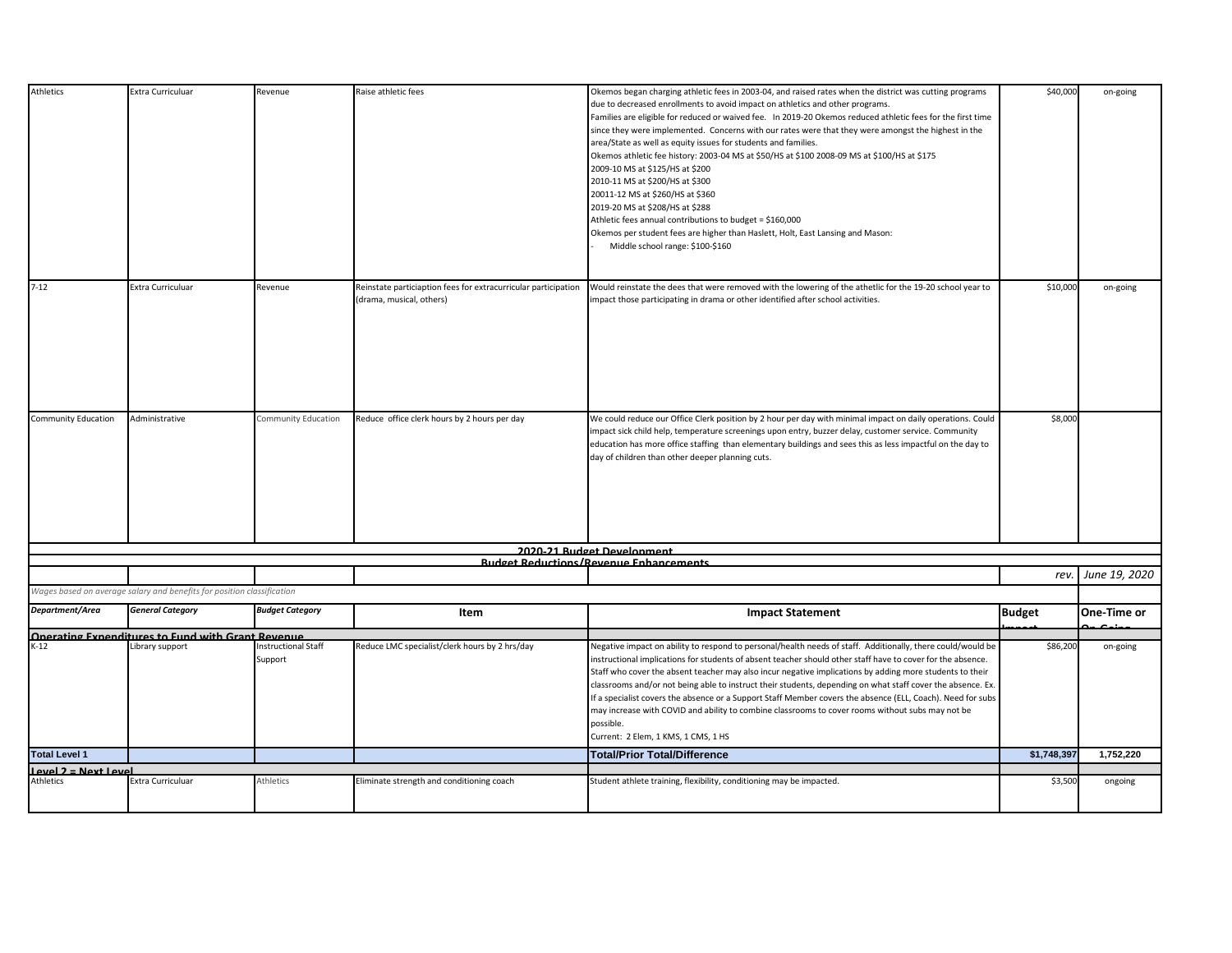| <b>All Buildings</b> | Substitutes                    | <b>General Ed Instruction</b>         | Reduce Building Substitutes by 1 more than the two noted<br>above. This would have total building subs from 5 to 2.<br>$K-6 = 1$<br>$7 - 12 = 1$ |                                                                                                                                                                                                                                                                                                                                                                                                                                                                                                                                                                                                                                                                                                                                                                                       | \$12,780 | on-going |
|----------------------|--------------------------------|---------------------------------------|--------------------------------------------------------------------------------------------------------------------------------------------------|---------------------------------------------------------------------------------------------------------------------------------------------------------------------------------------------------------------------------------------------------------------------------------------------------------------------------------------------------------------------------------------------------------------------------------------------------------------------------------------------------------------------------------------------------------------------------------------------------------------------------------------------------------------------------------------------------------------------------------------------------------------------------------------|----------|----------|
| <b>High School</b>   | <b>Instructional Materials</b> | General Ed Instruction                | 9-12 New Textbook Budget                                                                                                                         | In addition to the expense reduction in Level 1, the AP US History could be delayed by one year, however<br>they would need to be adopted in the following year. AP History does not have an online component and<br>this would impact remote learning for students.                                                                                                                                                                                                                                                                                                                                                                                                                                                                                                                  | \$10,616 | one-time |
| $5-8$                | Academic Support               | <b>Instructional Staff</b><br>Support | Eliminate 1 RTI Coach at the Middle School Level                                                                                                 | MTSS/PBIS tiered supports will be impacted. Building supports for data collection, organization/upkeep of<br>IRIPs, and tiered support planning will be absorbed by teachers, counselors and remaining RTI coaches.<br>Coordination of and planning for at-risk intervention supports will be absorbed by remaining RTI coaches<br>as well. MTSS efforts will be focused on essential components and will not allow for innovation and/or<br>progress toward district goals. Behavior team, Child Study team and overall building goal planning efforts<br>will be impeded.<br>Currently each elementary & middle school has 1 coach (.20 of each position,<br>\$21,000, is funded through At-Risk.) Remaining Middle School RTI Coach would be split between Chippewa<br>and Kinawa. | \$84,000 | on-going |
| Technology           | Technology support             | Central Office                        | Technology Staff Opening, 1 Add'l Desktop Technician<br>Position                                                                                 | 2 staff technology positions are open currently in addition the Director of Technology. We could postpone<br>hiring both of the positions for 1-year while a Director of Technology is hired and the staff position can be<br>evaluated further.<br>If technology coordinators are reduced, there may be additional needs for technology department<br>impacting response times and service to students and staff members.                                                                                                                                                                                                                                                                                                                                                            | \$70,000 | TBD      |
| Operations           | Operations support             | Operations &<br>Maintenance           | Eliminate Lead Custodian at Chippewa                                                                                                             | Currently works 11am-7:30pm. Covers lunch and cleanup, night activity set up, clean main office. Would use<br>day maintenance person to cover lunch and schedule activity setups. This will result in reduced time for<br>building maintenance and work requests. More difficult to cover staff absences (only one OPS staff left, no<br>back up) Hi Tec would have to clean the main office (added expense).                                                                                                                                                                                                                                                                                                                                                                         | \$73,000 | on-going |

**-\$11,098**

|                                                                        | 2020-21 Budget Development                        |                                          |                                                                  |                                                                                                                                                                                                                                                                                                                                                                                                                                                                                                                                                                                                                          |               |                    |  |
|------------------------------------------------------------------------|---------------------------------------------------|------------------------------------------|------------------------------------------------------------------|--------------------------------------------------------------------------------------------------------------------------------------------------------------------------------------------------------------------------------------------------------------------------------------------------------------------------------------------------------------------------------------------------------------------------------------------------------------------------------------------------------------------------------------------------------------------------------------------------------------------------|---------------|--------------------|--|
|                                                                        |                                                   |                                          |                                                                  | <b>Rudget Reductions/Revenue Enhancements</b>                                                                                                                                                                                                                                                                                                                                                                                                                                                                                                                                                                            |               |                    |  |
|                                                                        |                                                   |                                          |                                                                  |                                                                                                                                                                                                                                                                                                                                                                                                                                                                                                                                                                                                                          | rev.          | June 19, 2020      |  |
| Wages based on average salary and benefits for position classification |                                                   |                                          |                                                                  |                                                                                                                                                                                                                                                                                                                                                                                                                                                                                                                                                                                                                          |               |                    |  |
| Department/Area                                                        | <b>General Category</b>                           | <b>Budget Category</b>                   | Item                                                             | <b>Impact Statement</b>                                                                                                                                                                                                                                                                                                                                                                                                                                                                                                                                                                                                  | <b>Budget</b> | <b>One-Time or</b> |  |
|                                                                        |                                                   |                                          |                                                                  |                                                                                                                                                                                                                                                                                                                                                                                                                                                                                                                                                                                                                          | Impact        | On-Going           |  |
|                                                                        | Operating Expenditures to Fund with Grant Revenue |                                          |                                                                  |                                                                                                                                                                                                                                                                                                                                                                                                                                                                                                                                                                                                                          |               |                    |  |
| <b>Community Education</b>                                             | Program planning                                  | <b>Community Education</b>               | Reduce Lead Teacher planning time by an additional 3<br>hrs/week | Currently Lead Teachers get 2 hours of planning time per day or 10 hours per week. This could be reduced<br>to 5 hours per week to allow for more time on the floor in ratio with children. Our teachers are planning for<br>an 11 hour day and work with our youngest students. We utilize a research-based curriculum, follow best<br>practices, and differentiate our teaching as K-12 teachers do. With the reduction in planning time, our<br>fledgling PBIS system may struggle and our teachers won't have time to work on committees such as PBIS,<br>Culture, Playground Improvement or Training to name a few. | \$10,725      | on-going           |  |
| Elementaries                                                           | Administrative                                    | <b>School Building</b><br>Administration | Reduce Elementary office clerk hours, 1 hr/day                   | Implications on completing the workload of office staff with larger buildings/enrollments. Negative impact<br>on response to the health needs of students including injuries, illness. May have increased need for support<br>regarding student illness. Delays in responding to the buzzer system. Reduced customer service to<br>parents. Reduced support to teachers.                                                                                                                                                                                                                                                 | \$15,300      | on-going           |  |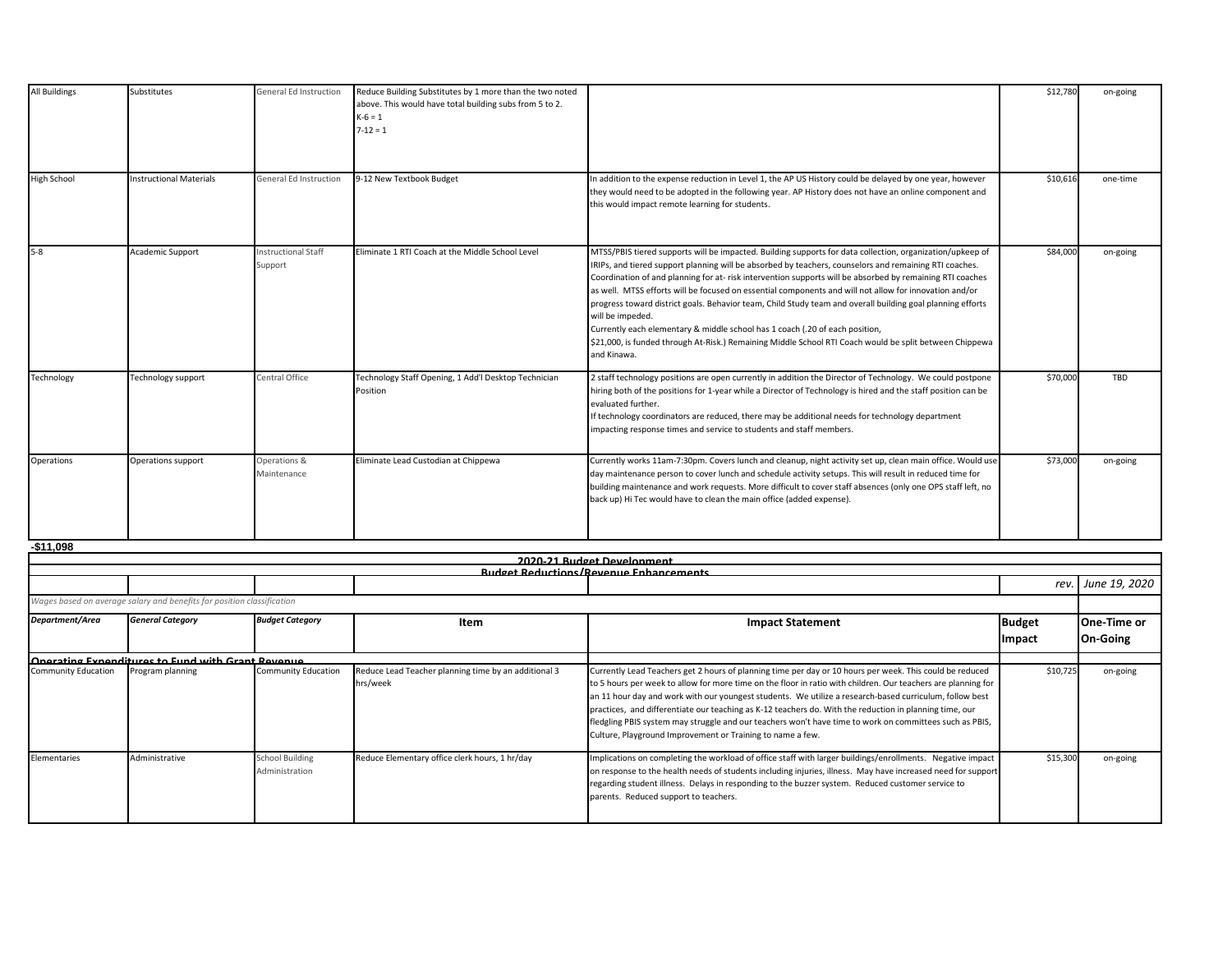| $5-8$                  | Library support                                                        | Instructional Staff<br>Support        | Reduce LMC Directors at Secondary by 1                                                                                                   | Currently Kinawa and Chippewa share one LMC Director and the High School has one LMC Director. In<br>addition, each secondary building has an LMC specialist in the library as well. This would reduce the district<br>to one remaining LMC Director who would service 5-12 libraries, oversee 21f, and support K-4 clerks and<br>collections.<br>Impacts overall K-12 LMC system, potential timeliness of student device support, teacher material support,<br>and class instruction.<br>The loss of a Director may mean that teachers would need to find their own resources for projects in the<br>classroom. In addition,                                                                                                | \$105,000                      | on-going                       |
|------------------------|------------------------------------------------------------------------|---------------------------------------|------------------------------------------------------------------------------------------------------------------------------------------|------------------------------------------------------------------------------------------------------------------------------------------------------------------------------------------------------------------------------------------------------------------------------------------------------------------------------------------------------------------------------------------------------------------------------------------------------------------------------------------------------------------------------------------------------------------------------------------------------------------------------------------------------------------------------------------------------------------------------|--------------------------------|--------------------------------|
| <b>High School</b>     | Administrative                                                         | Pupil Support Services                | Eliminate HS Guidance Clerk                                                                                                              | Increases workload of our counselors and other administrative assistants. Counselors will need to spend<br>their time on secretarial items and this will take away their time with students and families. Position also<br>assists with credit recovery so we will have less support for those students. Will impact help with<br>attendance reports and increase workload of attendance secretary. Will impact timeliness of<br>communication with students and families regarding                                                                                                                                                                                                                                          | \$36,500                       | on-going                       |
| Athletics              | Extra Curriculuar                                                      | Athletics                             | Reduce athletic transportation to events, one-way only                                                                                   | One way transportation for sports poses difficulties as some sports have greater transportation needs on<br>days/times that make it difficult for parents to transport, without taking into account those that are unable<br>to provide transportation at any time. Additionally, some sports have equipment that is difficult to<br>transport (pole vault poles, baseball/softball equipment, football pads). May limit student participation due<br>to transportation. In addition, families with dual student athletes and family work schedules may impede<br>participation at all events.                                                                                                                               | \$15,000                       | on-going                       |
| $K-4$                  | Library support                                                        | Instructional Staff<br>Support        | Reduce Elementary LMC clerk hours by 50%                                                                                                 | Currently each elementary has an LMC clerk. Reducing their time by 1/2 would shorten library period for<br>students with focus on book check out, minimal instruction. Implications on scheduling classrooms each<br>week due to larger building enrollments. Reduces time for handling book circulation, given larger<br>enrollments.                                                                                                                                                                                                                                                                                                                                                                                       | \$95,800                       | on-going                       |
| $K-8$                  | Academic Support                                                       | Specialized Instruction               | Eliminate 1 Reading Specialist, from 4 to 3                                                                                              | Students with intensive academic needs will not have access to a certified reading teacher for intervention<br>supports. This will impact the overall system of supports and interventions that are available to our<br>students.                                                                                                                                                                                                                                                                                                                                                                                                                                                                                            | \$105,000                      | on-going                       |
| <b>Total Level 2</b>   |                                                                        |                                       |                                                                                                                                          | <b>Total/Prior Total/Difference</b>                                                                                                                                                                                                                                                                                                                                                                                                                                                                                                                                                                                                                                                                                          | \$634,496                      | \$612,710                      |
| Level 3 = Only if Must |                                                                        |                                       |                                                                                                                                          |                                                                                                                                                                                                                                                                                                                                                                                                                                                                                                                                                                                                                                                                                                                              |                                |                                |
| \$21,786               |                                                                        |                                       |                                                                                                                                          |                                                                                                                                                                                                                                                                                                                                                                                                                                                                                                                                                                                                                                                                                                                              |                                |                                |
|                        |                                                                        |                                       |                                                                                                                                          | 2020-21 Budget Development<br><b>Rudget Reductions/Revenue Enhancements</b>                                                                                                                                                                                                                                                                                                                                                                                                                                                                                                                                                                                                                                                  |                                |                                |
|                        |                                                                        |                                       |                                                                                                                                          |                                                                                                                                                                                                                                                                                                                                                                                                                                                                                                                                                                                                                                                                                                                              |                                | rev. June 19, 2020             |
|                        | Wages based on average salary and benefits for position classification |                                       |                                                                                                                                          |                                                                                                                                                                                                                                                                                                                                                                                                                                                                                                                                                                                                                                                                                                                              |                                |                                |
| Department/Area        | <b>General Category</b>                                                | <b>Budget Category</b>                | Item                                                                                                                                     | <b>Impact Statement</b>                                                                                                                                                                                                                                                                                                                                                                                                                                                                                                                                                                                                                                                                                                      | <b>Budget</b><br><b>Impact</b> | One-Time or<br><b>On-Going</b> |
|                        | Onerating Expenditures to Fund with Grant Revenue                      |                                       |                                                                                                                                          |                                                                                                                                                                                                                                                                                                                                                                                                                                                                                                                                                                                                                                                                                                                              |                                |                                |
| All Buildings          | Program planning                                                       | <b>Instructional Staff</b><br>Support | Reduce school improvement budgets by an additional 25%,<br>which would then eliminate entire budget for school<br>improvement activities | Building and district planning for improvement will be impeded (opportunities to meet will be impacted by<br>schedules, financial support for materials and resources to support improvement will not be available)                                                                                                                                                                                                                                                                                                                                                                                                                                                                                                          | \$10,760                       | on-going                       |
| All Buildings          | Substitutes                                                            | General Ed Instruction                | Eliminate Remaining 2 Building Substitutes. This would<br>eliminate all building substitutes                                             | Negative impact on ability to respond to personal/health needs of staff. Additionally, there could/would be<br>instructional implications for students of absent teacher should other staff have to cover for the absence.<br>Staff who cover the absent teacher may also incur negative implications by adding more students to their<br>classrooms and/or not being able to instruct their students, depending on what staff cover the absence. Ex.<br>If a specialist covers the absence or a Support Staff Member covers the absence (ELL, Coach). Need for subs<br>may increase with COVID and ability to combine classrooms to cover rooms without subs may not be<br>possible.<br>Current: 2 Elem, 1 KMS, 1 CMS, 1 HS | \$25,560                       | on-going                       |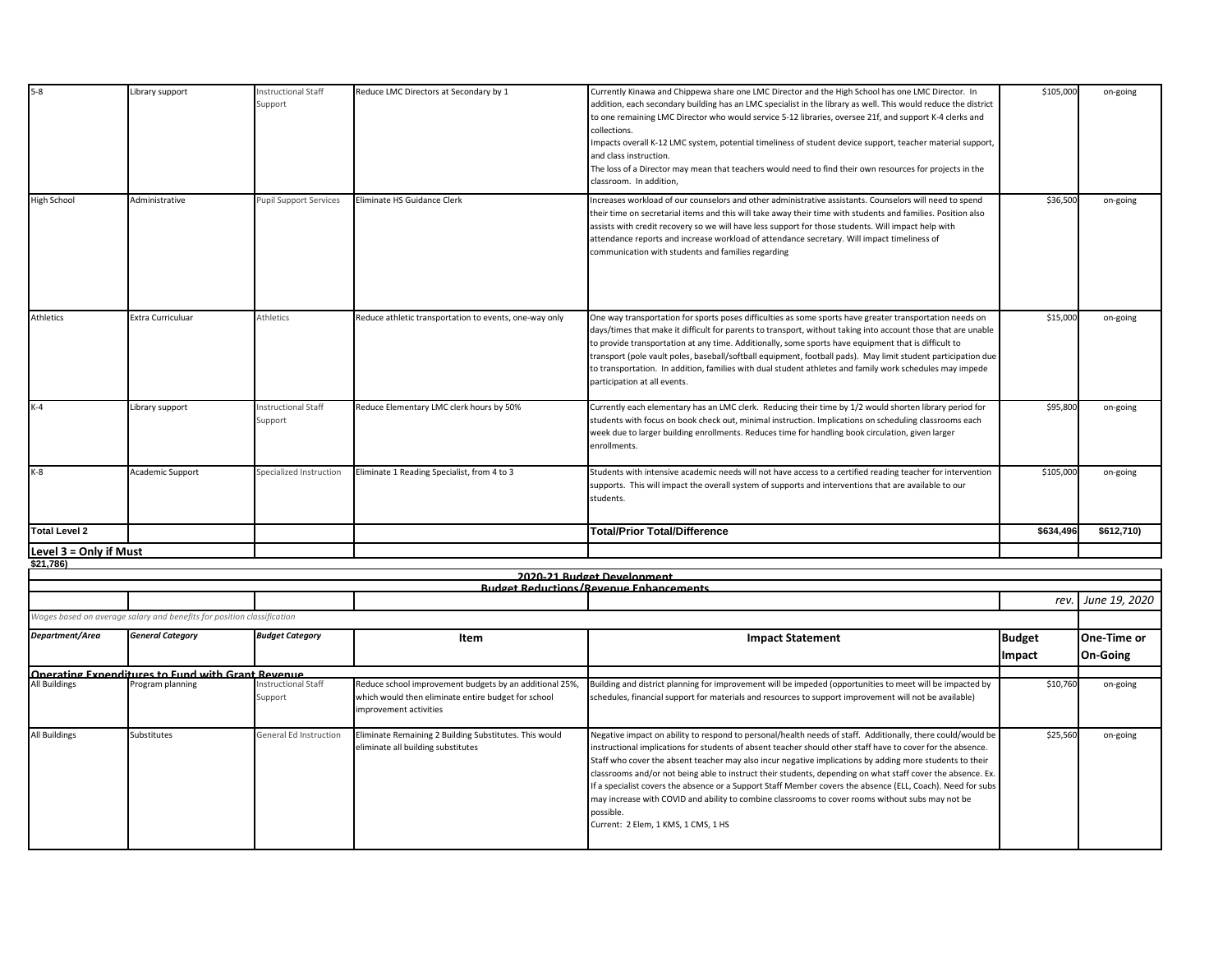| Elementaries         | Administrative                                                         | <b>School Building</b><br>Administration | Reduce Elementary office clerk hours by an additional 1<br>hrs/day beyond what is noted above (total decrease is 2<br>hrs/day) | Implications on completing the workload of office staff with larger buildings/enrollments. Significantly<br>increase workload of administrative assistant and/or principal. Negative impact on response to the health<br>needs of students including injuries, illness. May have increased need for support regarding student illness.<br>Delays in responding to the buzzer system. Reduced customer service to parents. Reduced support to<br>teachers.                                                                                                                                                                                                                                                                                                                                                                                                              | \$15,300                | on-going                |
|----------------------|------------------------------------------------------------------------|------------------------------------------|--------------------------------------------------------------------------------------------------------------------------------|------------------------------------------------------------------------------------------------------------------------------------------------------------------------------------------------------------------------------------------------------------------------------------------------------------------------------------------------------------------------------------------------------------------------------------------------------------------------------------------------------------------------------------------------------------------------------------------------------------------------------------------------------------------------------------------------------------------------------------------------------------------------------------------------------------------------------------------------------------------------|-------------------------|-------------------------|
| High School          | Administrative                                                         | <b>School Building</b><br>Administration | Reduce 1 HS admin assistant                                                                                                    | Along with their increased interruptions answering the door and being part of security, they are already<br>logging overtime hours to get the essential duties done and cannot get them done during the regular school<br>day hours.                                                                                                                                                                                                                                                                                                                                                                                                                                                                                                                                                                                                                                   | \$50,00                 | on-going                |
| Athletics            | Extra Curricular                                                       | Athletics                                | Eliminate athletic transportation to events                                                                                    | Eliminating transportation for sports poses difficulties as some sports have greater transportation needs on<br>days/times that make it difficult for parents to transport, without taking into account those that are unable<br>to provide transportation at any time.<br>Additionally, some sports have equipment that is difficult to transport (pole vault poles, baseball/softball<br>equipment, football pads). May limit student participation due to transportation. In addition, families with<br>dual student athletes and family work schedules may impede participation at all events.                                                                                                                                                                                                                                                                     | \$23,000                | on-going                |
| $5 - 12$             | Administrative                                                         | <b>Pupil Support Services</b>            | Reduce Student Supervisors from 5 to 3 KMS/CMS from 2 to<br>HS from 3 to 2                                                     | Student supervisors are the heart and soul of our student safety. They sweep the building, assist with<br>nvestigations, monitor hallways and student lots, assist with lunchroom supervision, and build relationships<br>with all students. Additionally, they cover in classrooms when we have a shortage on subs.                                                                                                                                                                                                                                                                                                                                                                                                                                                                                                                                                   | \$36,000                | on-going                |
| Athletics            | Extra Curricular                                                       | Athletics                                | Eliminate all Freshman sports                                                                                                  | Elimination of Freshman sports would drastically reduce offerings for 9th graders and would decrease<br>participation fees revenues, resulting in a minimal estimated savings for the district.                                                                                                                                                                                                                                                                                                                                                                                                                                                                                                                                                                                                                                                                        | \$11,000                | TBD                     |
| <b>All Buildings</b> | Academic Support                                                       | Instructional Staff<br>Support           | Eliminate additional 1.0 K-12 Gifted & Talented Coordinator                                                                    | Eliminate the ability to coordinate differentiation, services, and supports for high achieving and GT<br>students. (eliminate MSU Mentor program, OSI, etc.); Essential duties will need to be absorbed by admin or<br>RTI coaches                                                                                                                                                                                                                                                                                                                                                                                                                                                                                                                                                                                                                                     | \$105,000               | on-going                |
|                      |                                                                        |                                          |                                                                                                                                | 2020-21 Budget Development                                                                                                                                                                                                                                                                                                                                                                                                                                                                                                                                                                                                                                                                                                                                                                                                                                             |                         |                         |
|                      |                                                                        |                                          |                                                                                                                                | <b>Rudget Reductions/Revenue Enhancements</b>                                                                                                                                                                                                                                                                                                                                                                                                                                                                                                                                                                                                                                                                                                                                                                                                                          |                         |                         |
|                      |                                                                        |                                          |                                                                                                                                |                                                                                                                                                                                                                                                                                                                                                                                                                                                                                                                                                                                                                                                                                                                                                                                                                                                                        | rev.                    | June 19, 2020           |
|                      | Wages based on average salary and benefits for position classification |                                          |                                                                                                                                |                                                                                                                                                                                                                                                                                                                                                                                                                                                                                                                                                                                                                                                                                                                                                                                                                                                                        |                         |                         |
| Department/Area      | <b>General Category</b>                                                | <b>Budget Category</b>                   | Item                                                                                                                           | <b>Impact Statement</b>                                                                                                                                                                                                                                                                                                                                                                                                                                                                                                                                                                                                                                                                                                                                                                                                                                                | <b>Budget</b><br>Impact | One-Time or<br>On-Going |
|                      | Onerating Exnenditures to Fund with Grant Revenue                      |                                          |                                                                                                                                |                                                                                                                                                                                                                                                                                                                                                                                                                                                                                                                                                                                                                                                                                                                                                                                                                                                                        |                         |                         |
| K-8                  | Academic Support                                                       | Instructional Staff<br>Support           | Reduce an additional RTI Coach, from 5 after level 2<br>reduction to 4                                                         | Reducing by 2 RTI coaches would dramatically impact our ability to deliver the tiered system of support and<br>differentiation for all students. This loss would significantly reduce the amount of highly skilled support<br>provided to each school in gathering and analyzing data, matching interventions to student needs and<br>monitoring student progress. Additionally, there would be a significant impact on the amount of on-going<br>support provided to teachers and at-risk staff in delivering these interventions to students. Loss of this<br>quality support system would further erode our ability to address the achievement gap and further impact<br>our most vulnerable students. This may also result in more students being referred for special education as<br>the primary system of support for students demonstrating academic deficits. | \$84,000                | on-going                |
| Elementaries         | <b>Social Emotional Support</b>                                        | <b>Pupil Support Services</b>            | Reduce a SSW (general education services)                                                                                      | Our elementary schools do not have counselors. SSW are the only source of support for general education<br>students. Negative impact on the ability to provide intensive and consistent social- emotional/behavioral<br>support for tier 2 and 3 students.<br>Decrease mental health support/expertise. Reduce support for crisis intervention and supporting unsafe<br>behavior. Will decrease consultations with classroom teachers and impact classroom behavior support.<br>Will result in an increase in negative student behaviors that impact overall classroom environment and well-<br>being/safety of peers. Increase administrative and teacher time needed to support student behavior.<br>Increase in disciplinary actions and suspensions. Increases in student behavior can impede academic<br>progress of students. Decrease in support to             | \$105,000               | on-going                |